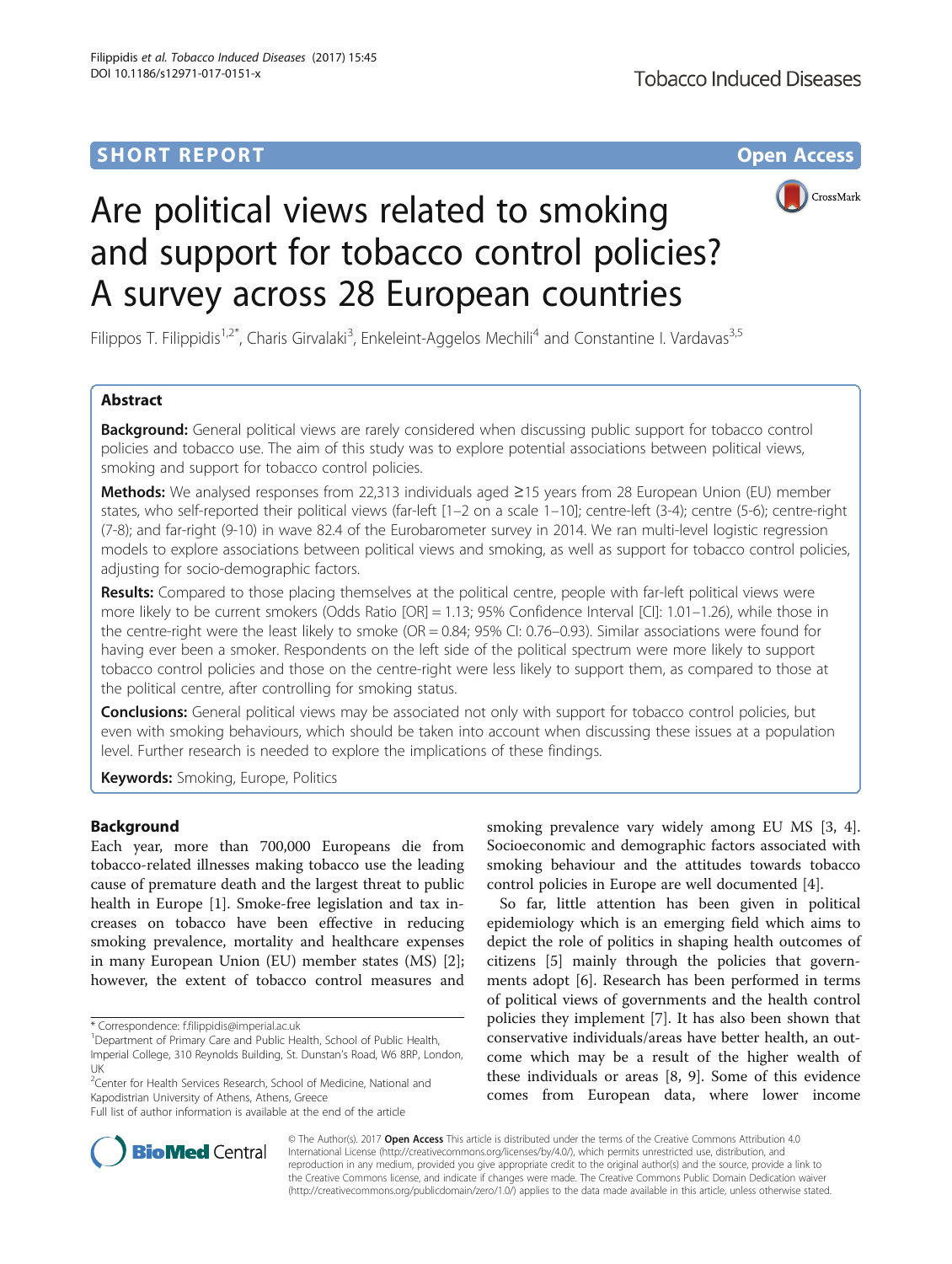individuals are more likely to vote left and higher income individuals to vote right [[10\]](#page-4-0). On the contrary in the US, rich states tend to vote democratic and poor states tend to vote republican [\[11\]](#page-4-0). In addition, studies on the impact of political ideology on health have shown that on average health tends to be better in areas where the majority of the population is conservative oriented [[12, 13\]](#page-4-0).

It has been hypothesized that health behaviours may be influenced by the political ideology of individuals [\[9](#page-4-0)]. For example, in the US, republicans are less likely to be smokers (OR 0.85) compared with democrats [[8](#page-4-0)]. Similarly, individuals who live in more conservative ideologically states are more resistant to behaviour change regardless of price increases and restrictions on smoking and more often show defiance of these policies compared with individuals who live in more liberal states [[14\]](#page-4-0), while citizen ideology has also been associated with enacting statewide clean indoor air laws in the United States [[15\]](#page-4-0).

This above evidence suggests that political ideology may be associated with the implementation of tobacco control policies and health behaviours, including smoking, in multiple levels. However, studies with individual level data are scarce and little research has been done at a European level. The aim of this study was to explore potential associations between political views, smoking and support for tobacco control policies across the 28 EU EU MS countries.

# **Methods**

## Data source

We analysed data from the Eurobarometer survey, collected through personal interviews in all 28 EU member states. Eurobarometer is a survey conducted by the European Commission multiple times every year covering political, social and health topics. Wave 82.4 of the survey, which was conducted in November–December 2014 included questions on tobacco use and political views [[16\]](#page-4-0). A total of 27,801 individuals aged ≥15 years were interviewed, but only those who provided information regarding their political views were analysed  $(n = 22,313)$ . Eurobarometer follows a multi-stage random sampling and the sample is representative of the EU population aged 15 years or older with regard to age, sex and area of residence. At the first stage, primary sampling units (PSU) were selected from each region within each member state, proportional to population size. The second stage included the random selection of starting addresses in each PSU, and finally households were systematically selected following a standard random route. Post-stratification and population size weighting were applied in each member state using official Eurostat data on age, sex and area of residence.

### Measures

All participants were asked "Regarding smoking cigarettes, cigars or a pipe, which of the following applies to you?". Individuals who chose the response "You currently smoke" were classified as current smokers, those who selected the response "You used to smoke but you have stopped" were classified as former smokers and those who responded that "they have never smoked" were classified as never smokers. Current and former smokers were jointly considered ever smokers.

Participants were asked if they would be in favour or opposed (or don't know) to each of the following tobacco control policies: banning advertising of tobacco products in shops or points of sales; increasing taxes on tobacco products; banning colours, logos and promotional elements from tobacco products packaging; banning flavours that make tobacco products more attractive; keeping tobacco products out of sight in shops or points of sale; improving the traceability of tobacco products in order to reduce their illicit trade even if this makes them a few cents more expensive (reducing illicit trade); banning the sales of tobacco via the Internet; banning the use of electronic cigarettes in environments where smoking is prohibited. For our analyses, those opposed and those who responded "don't know" were classified as "not in favour".

Political views were assessed with the question "In political matters people talk of "the left" and "the right". How would you place your views on this scale?". Respondents were asked to place their views on a scale ranging from 1 (left) to 10 (right). Based on their responses, we classified participants' political views as far-left  $(1-2)$  on the scale); centre-left  $(3-4)$ ; centre  $(5-$ 6); centre-right  $(7-8)$ ; and far-right  $(9-10)$ .

Self-reported data on the participants' age (18–24; 25– 39; 40–54; or ≥55 years); sex (female; or male); area of residence (urban; or rural); difficulty to pay bills (never/almost never; or from time to time/most of the time); age at which they stopped full-time education  $(\leq 15; 16-19;$  or ≥20 years); marital status (married/single living with partner; unmarried; or divorced/separated/widowed); selfreported social class (working class; lower middle class; middle class; or upper middle/higher class), and occupation (manual workers; other non-manual workers; selfemployed; and managers) were also collected in the survey.

## Statistical analysis

Separate multi-level regression models (country being the higher level of analysis) were fitted to assess the association of political views (independent variable) with being a current and ever smoker respectively (dependent variables). Both models were adjusted for all sociodemographic variables described above. Similar multi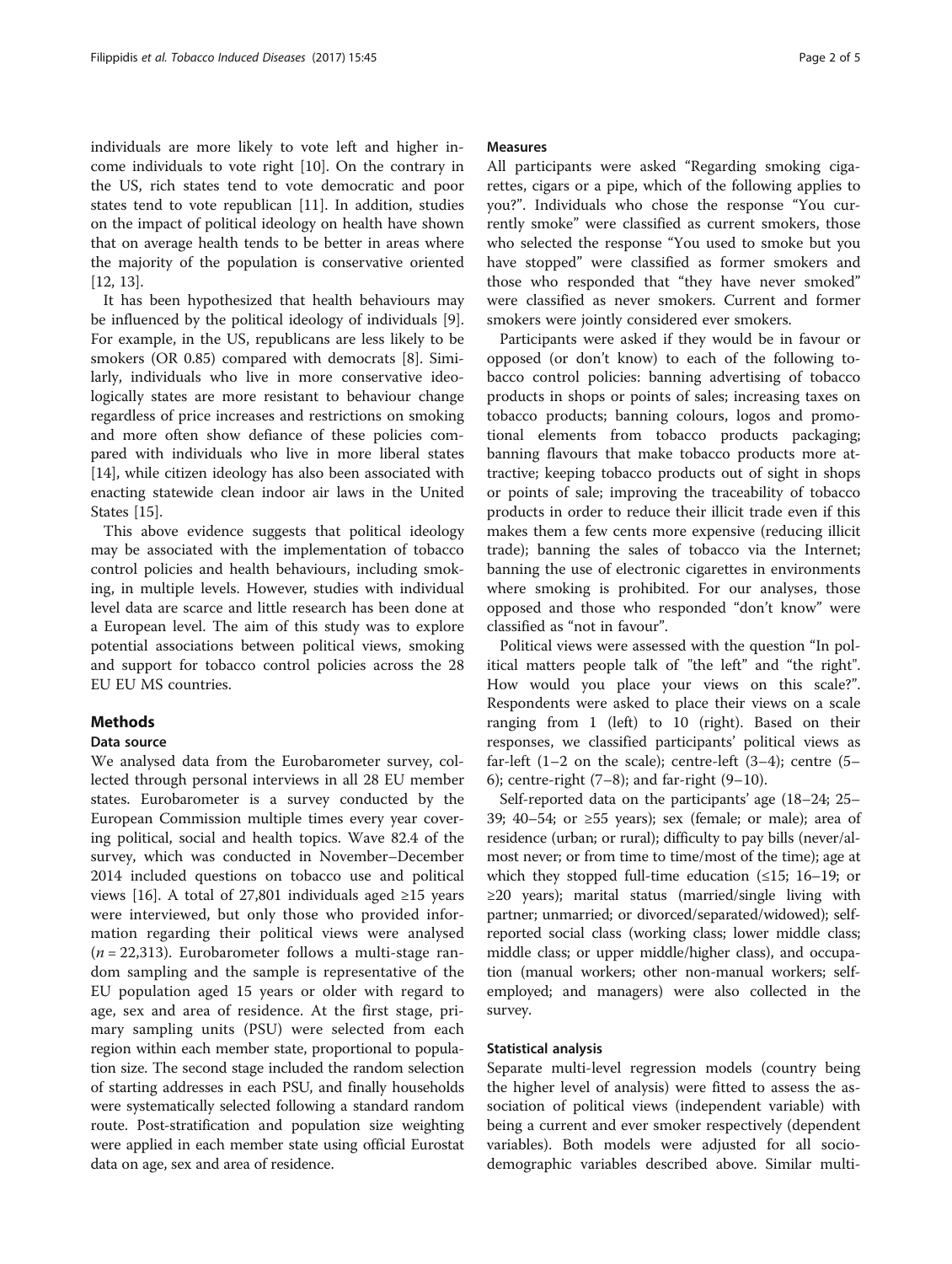level logistic regression models were fitted with support for each tobacco control policy assessed being a dependent variable. The latter models were further adjusted for smoking status. Weights provided in the official dataset were considered for all descriptive analyses to reflect the complex sampling design of the survey. Logistic regression results are presented as adjusted Odds Ratios (aOR) with 95% Confidence Intervals (CI). All analyses were conducted with STATA 14.0.

# Results

Among the sample of 22,313 participants in 2014, 26.2% were current smokers and 47.1% were ever smokers. With regard to political views, 10.0% placed themselves in the far left, 24.0% in centre-left, 43.7% in the centre, 15.8% in centre-right and 6.5% in the far-right.

Table 1 describes the association between the political views of the respondents and smoking. Compared to those placing themselves at the political centre, people with far-left political views were more likely to be current smokers (OR = 1.13; 95% 95% CI: 1.01–1.26), while those in the centre-right were the least likely to smoke (OR = 0.84; 95% CI: 0.76–0.93). Similar associations were found for having ever been a smoker, where respondents with far-left political beliefs where more likely to ever have been smokers  $(OR = 1.20; 95\% \text{ CI:})$ 1.09–1.32) and those with centre-right beliefs were less likely to ever have been smokers (OR = 0.88; 95% CI: 0.81–0.95) compared with those placing themselves in the political centre.

Notably people on the left side of the political spectrum were more likely and those on the centre-right less likely to support tobacco control policies, as compared to those at the political centre and after controlling for smoking status and socio-demographic factors (Table [2\)](#page-3-0). Specifically, for advertising bans, those at the centre-left were more likely to support them (OR = 1.10; 95% CI: 1.01–1.19) while those from centre-right  $(OR = 0.87; 95\% \text{ CI: } 0.79-0.94)$  and farright (OR = 0.85; 95% CI: 0.75–0.95) were less likely, compared with those from the political centre.

Table 1 Association between political views and smoking across the 28 European Union Member States in 2014 ( $n = 22,313$ )

|                    | Current smoker |                     | Ever smoker |                     |
|--------------------|----------------|---------------------|-------------|---------------------|
|                    | $\%$           | OR (95% CI)         | %           | OR (95% CI)         |
| Centre (reference) | 27.5           |                     | 46.9        |                     |
| Far left           | 28.8           | $1.13(1.01 - 1.26)$ | 53.6        | $1.20(1.09 - 1.32)$ |
| Centre left        | 23.8           | $0.93(0.85 - 1.02)$ | 46.4        | $1.02(0.95 - 1.11)$ |
| Centre right       | 23.1           | $0.84(0.76 - 0.93)$ | 43.9        | $0.88(0.81 - 0.95)$ |
| Far right          | 30.0           | $1.11(0.98 - 1.26)$ | 47.8        | $1.05(0.94 - 1.17)$ |

Multi-level logistic regression adjusted for age, sex, education, area of residence, financial status, occupation, marital status and social class Confidence intervals in italics indicate statistically significant results

Individuals placing themselves in centre-right were also less likely to support flavour bans  $(OR = 0.86;$ 95% CI: 0.79–0.94) and plain packaging policies (OR  $= 0.90$ ; 95% CI: 0.83–0.98) compared with individuals at the political centre. Compared to those placing themselves at the political centre, individuals with centre-left political orientation were more likely to support placing tobacco out of sight  $(OR = 1.11; 95\%)$ CI: 1.02–1.20) on the contrary to individuals from centre-left (OR = 0.88; 95% CI: 0.81–0.96) and farright (OR = 0.88; 95% CI: 0.78–0.98). Finally, centreright oriented people were less likely to support the ban of online sales of tobacco products  $(OR = 0.89;$ 95% CI: 0.81–0.96).

## **Discussion**

Our findings indicate that compared to those placing themselves at the political centre, people with far-left political views were more likely to be current or ever smokers, while people on the centre-right were less likely to support most tobacco control policies, compared to those from the political centre.

The association we found between political views and smoking adds to existing literature on the topic. A study conducted in the US found that more liberal state ideology predicts lower adult smoking prevalence [[17\]](#page-4-0) while Subramanian and Perkins found that republicans were less likely to be smokers [\[8](#page-4-0)]. This implies that there might be factors influencing smoking behaviour beyond those usually considered in public health which need to be further investigated. Political orientation of a subject might reflect personal attitudes towards substance use, health and the perceived role of policy measures. Alternatively, they might be an indicator of a certain lifestyle, the social environment of respondents and the peers with whom they interact [[18\]](#page-4-0). Comparisons between Europe and the US is not straightforward, as the political landscape is considerably different; the division between democrats and republicans may not directly correspond to the left-right division in Europe. This could be particularly true in health policy issues, where the EU and the US have distinctively different approaches.

Our results also indicated that people with centreright political background are less likely to support tobacco control policies, which may be related to the fact that people who consider themselves conservatives are more resistant to smoking behaviour change regardless of price increases and restrictions on smoking; they are also more likely to show defiance of these policies [\[14](#page-4-0)]. Support for tobacco control policies can be determined by factors beyond health considerations, including ethical and ideological beliefs about the role of the state, autonomy and liberty [[19\]](#page-4-0), which may differ among people across the political spectrum. Previous research has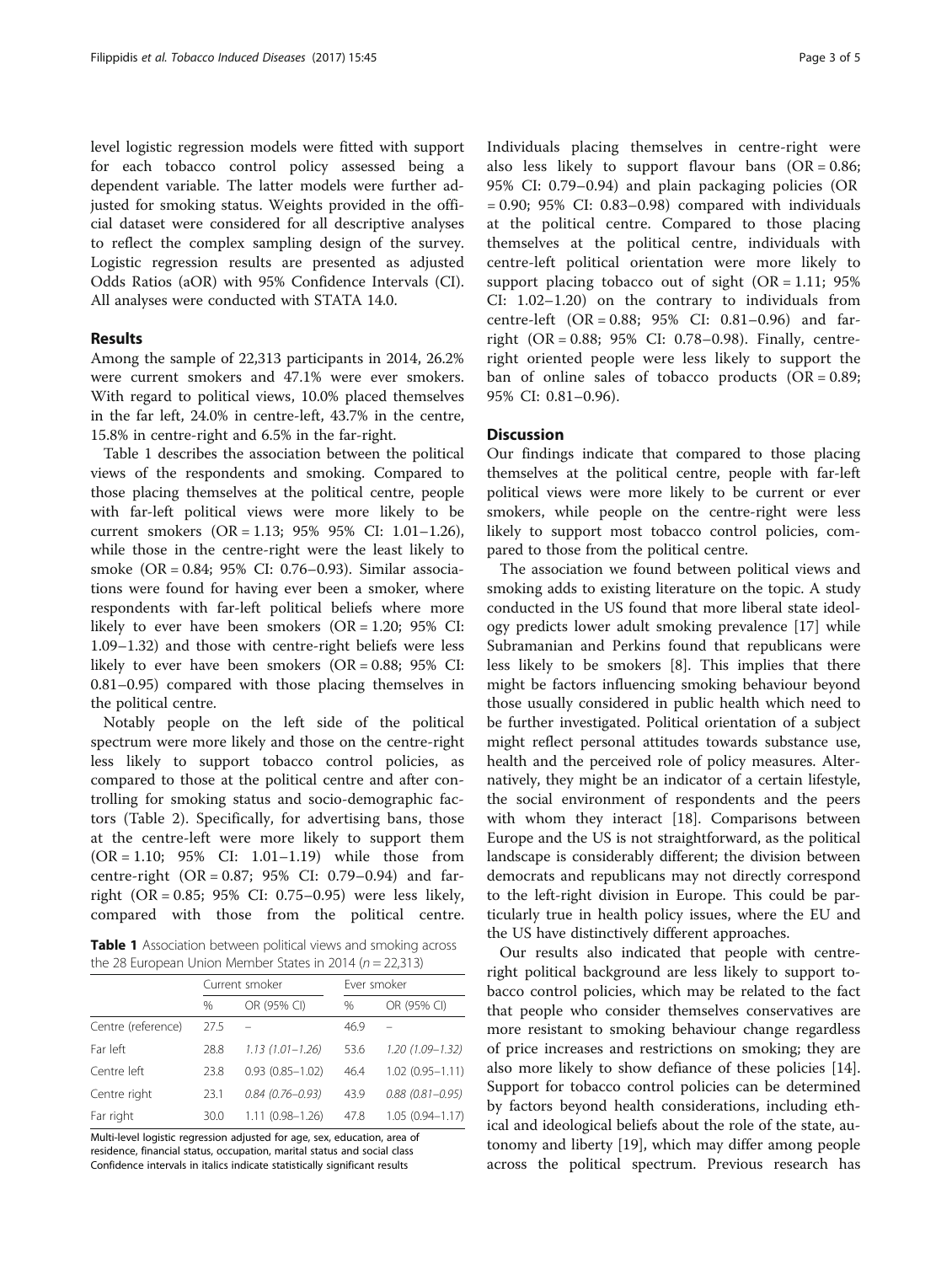<span id="page-3-0"></span>Table 2 Association between political views and public support for tobacco control policies across the 28 European Union Member States in 2014 ( $n = 22.313$ )

| Political views | Advertising bans    | Ban flavours        | Plain packaging          | Raise tobacco taxes | Tobacco out of sight | Ban online sales    | Ban e-cigarettes in public places |
|-----------------|---------------------|---------------------|--------------------------|---------------------|----------------------|---------------------|-----------------------------------|
|                 | OR (95% CI)         | OR (95% CI)         | OR (95% CI)              | OR (95% CI)         | OR (95% CI)          | OR (95% CI)         | OR (95% CI)                       |
| Centre (ref.)   | -                   |                     | $\overline{\phantom{0}}$ |                     |                      |                     | -                                 |
| Far left        | $1.06(0.96 - 1.18)$ | $1.06(0.96 - 1.17)$ | $1.07(0.97 - 1.19)$      | $0.99(0.89 - 1.10)$ | $0.96(0.87 - 1.06)$  | $1.03(0.93 - 1.14)$ | $1.00(0.90 - 1.10)$               |
| Centre left     | $1.10(1.01 - 1.19)$ | $1.02(0.94 - 1.10)$ | $1.01(0.94 - 1.10)$      | $1.06(0.97 - 1.15)$ | $1.11(1.02 - 1.20)$  | $0.97(0.89 - 1.05)$ | $0.97(0.90 - 1.05)$               |
| Centre right    | $0.87(0.79 - 0.94)$ | $0.86(0.79 - 0.94)$ | $0.90(0.83 - 0.98)$      | $0.96(0.88 - 1.05)$ | $0.88(0.81 - 0.96)$  | $0.89(0.81 - 0.96)$ | $0.97(0.89 - 1.05)$               |
| Far right       | $0.85(0.75 - 0.95)$ | $0.97(0.87 - 1.09)$ | $1.01(0.90 - 1.13)$      | $0.99(0.88 - 1.11)$ | $0.88(0.78 - 0.98)$  | $1.04(0.92 - 1.16)$ | $1.03(0.92 - 1.15)$               |

Multi-level logistic regression adjusted for age, sex, education, area of residence, financial status, occupation, marital status, social class, and smoking Confidence intervals in italics indicate statistically significant results

shown that, on average, health trends are better in areas where the majority of the population is conservative oriented [[12, 13\]](#page-4-0), but health may be influenced not only by public health policies, but also by the quality of healthcare and individual behaviours, which could also be impacted by political ideology.

This study is one of the few which have investigated the association of political orientation with smoking behaviour and support for tobacco control policies in Europe. Political ideology was assessed across a simplified left-to-right axis which may not reflect nuanced views regarding libertarianism and interference of the state. Moreover, the political environment in Europe is rapidly changing and self-identification as left or right might not be consistent between EU MS countries. The question used to assess smoking included cigars and pipes, users of which may differ from cigarette smokers. We could not distinguish between them, but exclusive use of cigars and pipes is rare, therefore the question must have predominantly captured cigarette smokers. The large and representative sample of the Eurobarometer survey, the European Commission's surveillance system, allowed us to adjust for major confounding factors and allow potential generalisation to the entire EU population.

## Conclusion

We found that political views are associated with both tobacco use and support for tobacco control policies in the EU. There is a robust body of evidence that tobacco control policies are effective, but the level of implementation is not yet satisfactory in many parts of the world, including the European Union [2]. Tobacco industry interference is still prevalent [\[20](#page-4-0)] and frequently cited as the main reason for this, but our findings highlight the potential importance also of citizen political views in understanding and planning tobacco control measures at a population level. Further research on the topic is required especially in light of the implementation of policies included in the EU Tobacco Product Directive implemented in 2017 [[21\]](#page-4-0).

#### Abbreviations

aOR: Adjusted Odds Ratio; CI: Confidence Interval; EU: European Union; MS: Member States; OR: Odds Ratio; PSU: Primary Sampling Units

#### Acknowledgements

This work was produced under the Horizon2020 HCO-6-2015; EUREST-PLUS project.

#### Funding

This work was supported by a grant from the European Commission (Horizon2020 HCO-6-2015; EUREST-PLUS: 681,109; Vardavas).

#### Availability of data and materials

Eurobarometer datasets are publicly available at [www.gesis.org](http://www.gesis.org)

#### Authors' contributions

FF, CV were involved in the study conception and design. FF was responsible for the data analysis. FF, CG, EAM were involved in manuscript draft preparation. All authors contributed to the discussion, interpreted the findings, helped write, reviewed/edited the manuscript for intellectual content, and read and approved the final manuscript.

#### Ethics approval and consent to participate

Not applicable.

#### Consent for publication

Not applicable.

#### Competing interests

The authors declare that they have no competing interests.

## Publisher's Note

Springer Nature remains neutral with regard to jurisdictional claims in published maps and institutional affiliations.

#### Author details

<sup>1</sup>Department of Primary Care and Public Health, School of Public Health, Imperial College, 310 Reynolds Building, St. Dunstan's Road, W6 8RP, London, UK. <sup>2</sup> Center for Health Services Research, School of Medicine, National and Kapodistrian University of Athens, Athens, Greece. <sup>3</sup> Laboratory of Toxicology, Medical School, University of Crete, Rethimno, Greece. <sup>4</sup>Department of Healthcare, Faculty of Public Health, University of Vlora, Vlora, Albania. <sup>5</sup>Institute of Public Health, American College of Greece, Athens, Greece

## Received: 21 July 2017 Accepted: 5 December 2017 Published online: 08 December 2017

#### References

- 1. European Commission Tobacco Policy. 2014. [http://ec.europa.eu/health/](http://ec.europa.eu/health/tobacco/policy/index_en.htm) [tobacco/policy/index\\_en.htm.](http://ec.europa.eu/health/tobacco/policy/index_en.htm) Accessed 10 Juns 2017.
- 2. World Health Organization. WHO report on the global tobacco epidemic 2015: raising taxes on tobacco. 2015. [http://apps.who.int/iris/bitstream/](http://apps.who.int/iris/bitstream/10665/178574/1/9789240694606_eng.pdf) [10665/178574/1/9789240694606\\_eng.pdf.](http://apps.who.int/iris/bitstream/10665/178574/1/9789240694606_eng.pdf) Accessed 10 June 2017.